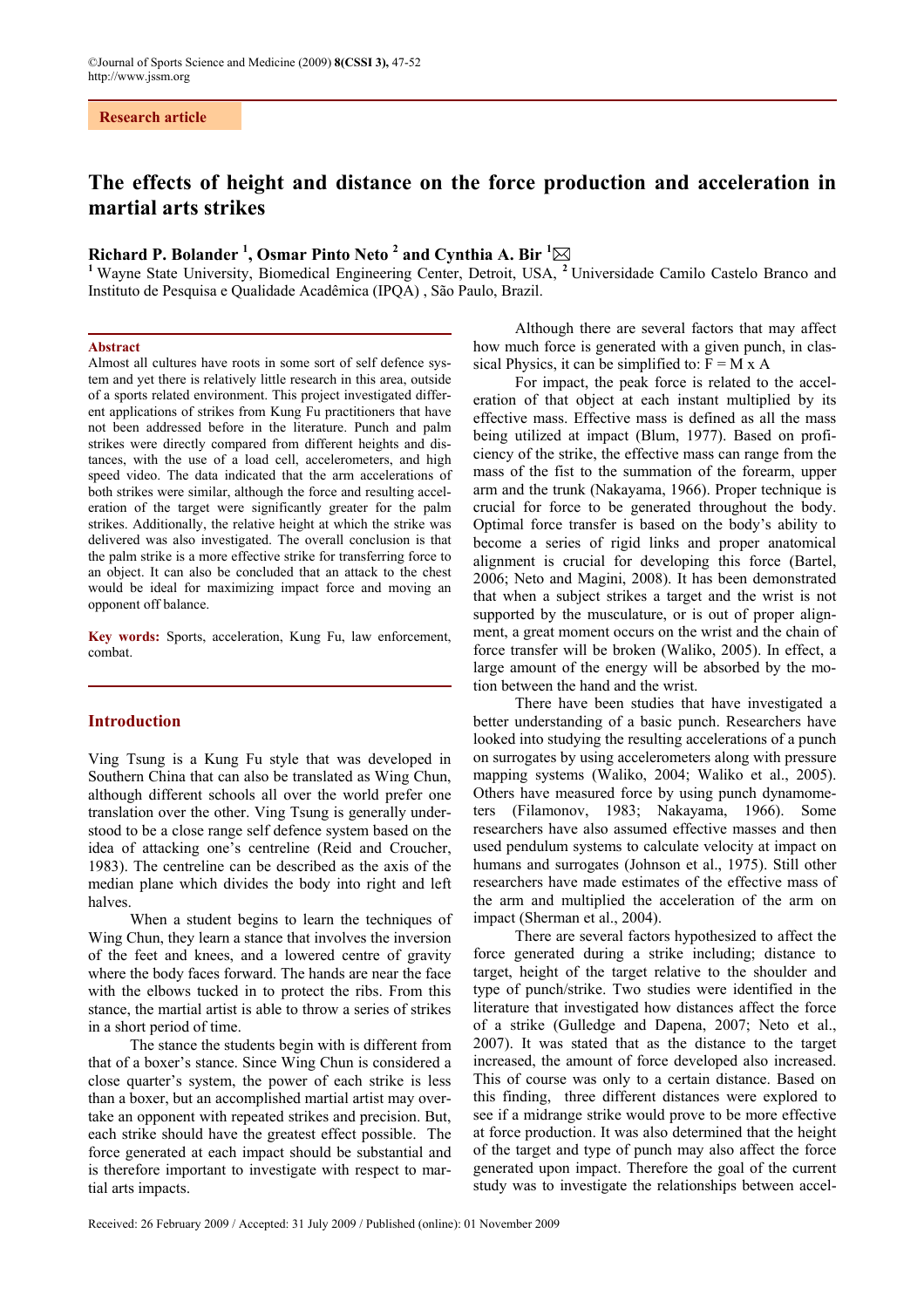erations and force under different striking conditions. Strike distance, type of strike, and height of target were included in a protocol developed to investigate how these traits were interrelated.

## **Methods**

Thirteen Moy Tung Ving Tsung martial artists, 10 males and 3 females, consented to participate in the experiment. The participants had 2 - 6 years average martial arts training time. The methodology was approved by the Wayne State University Human Investigation Committee, and all subjects provided their informed written consent. Practitioners of the Ving Tsung School were selected because they practice both palm and punch strikes. These martial artists punch with the lower metacarpals (MCP) joints with the knuckles perpendicular to the floor and palm strike with the hypothenar eminence.

| Table 1. Strike protocol. |               |                 |                  |  |  |
|---------------------------|---------------|-----------------|------------------|--|--|
| <b>Strike</b>             | <b>Target</b> | <b>Distance</b> | <b>Test Name</b> |  |  |
| Palm                      | Head          | Short           | <b>PHS</b>       |  |  |
|                           |               | Medium          | <b>PHM</b>       |  |  |
|                           |               | Long            | PHI.             |  |  |
|                           | <b>Chest</b>  | <b>Short</b>    | <b>PTS</b>       |  |  |
|                           |               | Medium          | <b>PTM</b>       |  |  |
|                           |               | Long            | PTL              |  |  |
| Punch                     | Head          | Short           | <b>FHS</b>       |  |  |
|                           |               | Medium          | <b>FHM</b>       |  |  |
|                           |               | Long            | FHL              |  |  |
|                           | <b>Chest</b>  | <b>Short</b>    | <b>FTS</b>       |  |  |
|                           |               | Medium          | <b>FTM</b>       |  |  |
|                           |               | Long            | <b>FTL</b>       |  |  |

 $PHS =$  Palm Head Short,  $PHM =$  Palm Head Medium,  $PHL =$ Palm Head Long, PTS = Palm Thorax Short, PTM = Palm Thorax Medium, PTL = Palm Thorax Long, FHS = Fist Head Short, FHM  $=$  Fist Head Medium, FHL  $=$  Fist Head Long, FTS  $=$  Fist Thorax Short, FTM = Fist Thorax Medium, FTL = Fist Thorax Long

The subject's weight and height were recorded. A protocol similar to (Sherman et al. 2004) was used to take anthropometric measurements as well as hand and arm volumes. The subject placed their hand in a large PVC tube with a channel designed to direct water into another container. The water in the tube was filled to this channel and any overflow was determined to be the displaced volume of the fist, and then the forearm up to the elbow. The volume was then used to calculate the mass of each segment based on calculated average densities for those aspects of the body. A photograph of the subject's fist and palm was also taken. Subjects were also asked to wear an outfit that was marked at specific joints to be used for motion analysis. Each subject was asked to "warm up" by completing a pattern of movements, known as a form, that help develop their specific skills within the Art.

Following the warm up, subjects stood on a variable height platform. The platform was used to allow the subject to strike the target at the head and chest levels respective to his or her height. The head level target was lined up with the eyes of the subject and the chest level lined up the subject's sternum with the centre of the target. This allowed for the dimension of the pendulum to be held constant and provided for a quick transition during testing.

A strike protocol (Table 1) was developed for each subject with 12 different strikes randomly assigned. The subject stood on the platform and set their feet where they could deliver the greatest force for all the strikes and were requested not to move their feet during the rest of the testing. Strikes were stratified into palm versus punch strikes. Subjects were instructed to perform each of these strikes to both the head and chest from three different distances to the target. The shortest distance (Short) was defined as the length of the subjects' hands. The longest distance (Long) was defined as the distance from the chest of the subject to the target. The third distance (Medium) was approximately the average of the other two.

The participants were then informed of which strike they would perform upon hearing a sound stimulus that would occur within four to ten seconds after indicating they were ready for the test to begin. The sound stimulus was the "click" of a relay used to trigger the data acquisition system and cameras. The time that the sound was triggered was randomly assigned. None of the subjects expressed difficulty hearing the stimulus.

## **Video analysis**

High speed video was collected at 2,500 Hz using two cameras (HG-100K, Redlake Inc.) placed orthogonal to each other. One camera was placed directly overhead and another placed laterally to the subject. The cameras were used to identify inconsistencies with technique and accuracy.



**Figure 1. Load cell design.** 

## **Force collection**

A load cell (model 7120 Syscon Inc.) was mounted with its sensing axis parallel to the ground. Custom pieces of aluminium were fabricated to mount the load cell to a steel arm that was attached to a hinge allowing the load cell to move as a pendulum. A foam pad with a thin ABS plastic covering was placed on the striking surface of the load cell to protect the hand. The thin plastic served as a method to prevent the deformation of the foam after repeated strikes. A diagram of this device is included (Figure 1). The measurement of force using this pendulum was validated by taking a known mass and attaching an accelerometer (model 7264D, Endevco Inc.) to the back of it. This instrumented mass was then suspended by a string, and therefore created its own pendulum system. This pendulum system struck the load cell from different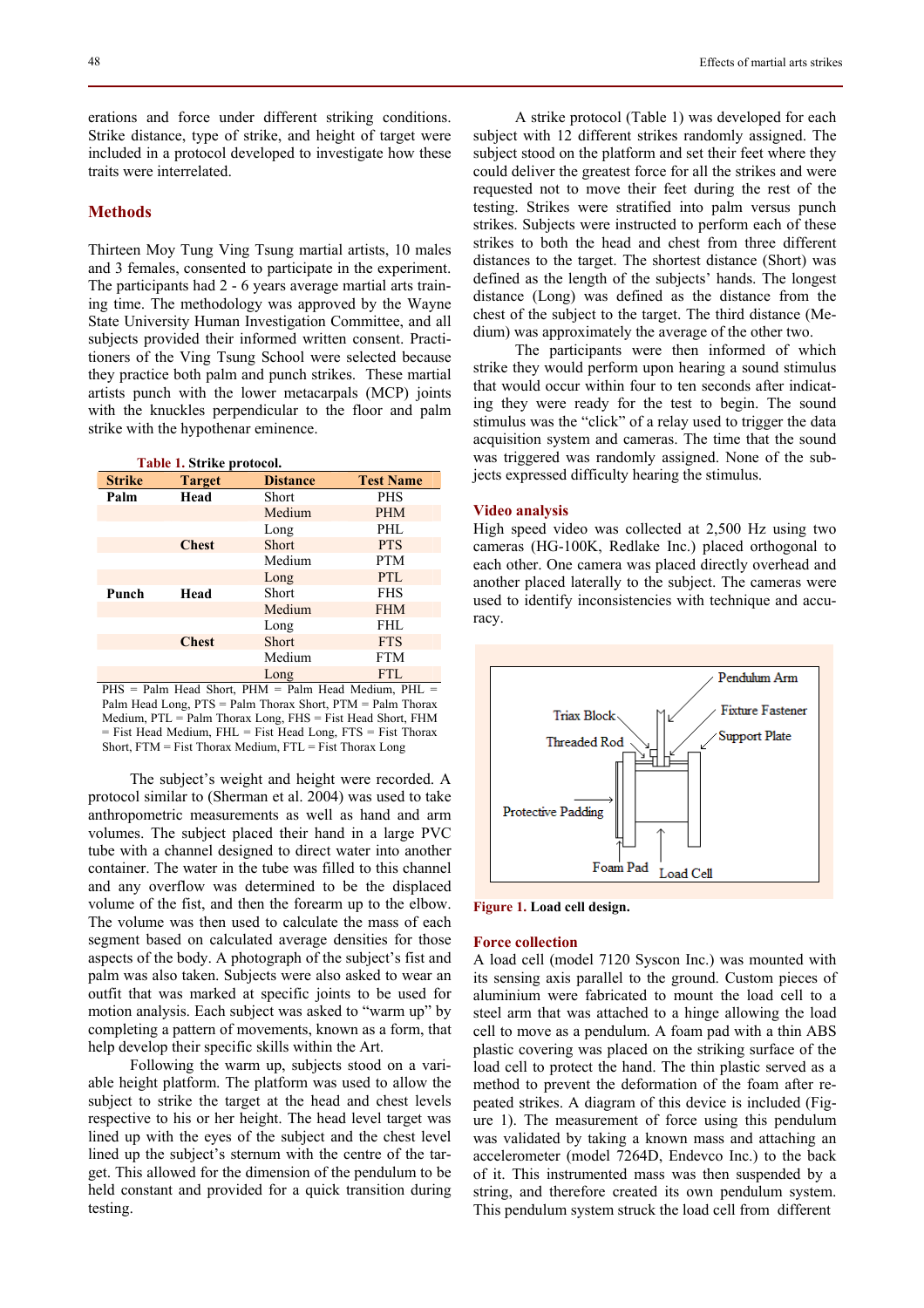

 **Figure 2. Calibration of load cell with a ratio of 1.6.** 

initial heights. The force was calculated by multiplying the mass of the weight by its acceleration at impact. This was then compared to the force calculated by the load cell. The ratio of the two forces was consistently 1.6 which was used as a conversion factor during the testing. The results of this calibration were reported (Figure 2).

Six accelerometers (model 7264D, 500G, Endevco Inc.) were used in this study. Three accelerometers were mounted on a tri-axial block and then secured to the subject's forearm. Another tri-axial block was attached to the arm of the pendulum near the centre of mass of the load cell. All instrumentation was collected at 10,000 Hz per channel using TDAS (Diversified Technical Systems Inc.), a data acquisition system typically utilized in crash testing.

|  | Table 2. Mean normalized values by strike height. |  |  |
|--|---------------------------------------------------|--|--|
|  |                                                   |  |  |

| <b>Strike</b>      | <b>Force</b>                                                           | <b>Arm Acc</b> | Pen Acc        |
|--------------------|------------------------------------------------------------------------|----------------|----------------|
| <b>Chest</b>       | .736(.159)                                                             | .562(265)      | .650(.214)     |
| Head               | $.664$ $(.174)$ **                                                     | .573(.264)     | $.498(.233)**$ |
| <b>Effect size</b> | 43                                                                     | 04             | .68            |
|                    | ** denotes $p \le 0.01$ respectively by ANOVA Acc = acceleration Pen = |                |                |

\*\* denotes  $p < 0.01$ , respectively by ANOVA. Acc = acceleration, Pen = pendulum.

## **Statistical analyses**

The data was entered into Microsoft Excel where the calculated force at the surface of the pad was determined by multiplying the calculated coefficient of 1.6 with the force reported by the load cell. The data was measured in Newtons for force and g's for acceleration and then normalized for each subject. The normalization procedure for this study was calculated by determining the maximum value of the 12 strike series for each respective measurement, (force, arm, and pendulum accelerations) then dividing all of the values in the series by these maximums. In a 12 strike series for a given measurement, the maximum value the subject generated would have a value of 1 and the other 11 strikes would be some percentage of this. Therefore a total number of 36 values were reported per subject. The data was analyzed with an ANOVA. Differences among groups with two means, such as strike type, were calculated with a t test and the resulting p value was reported. Additionally for two mean comparisons, an effect size was calculated and reported for the compari-

sons of strike type and strike height (Rosnow and Rosenthal, 1996). Significance was determined at an  $α$  level of .05. Analysis of strikes by distance was reported graphically to allow for a better understanding of the trends.

## **Results**

#### **Punch vs palm strike**

The mean normalized force for the palm strikes for all participants was  $0.735 \pm 0.156$ . This was significantly higher ( $p < 0.05$ ) than the normalized mean force of the punch strikes which was  $0.668 \pm 0.178$ . In terms of arm acceleration, the mean normalized value was  $0.542 \pm 0.28$ for the punch strike and  $0.594 \pm 0.244$  for the palm strikes. There was not a significant difference between the mean arm accelerations between the punch and palm strikes.

The punch had a mean  $(p < 0.01)$  normalized pendulum acceleration of  $0.521 \pm 0.199$  in comparison to the palm strike with  $0.629 \pm 0.249$ .

#### **Head strike vs chest strike**

There was a significant difference in the mean forces that favoured the chest level strikes. There was no significant difference between the arm accelerations for the head and chest level strikes; however, there was a significant difference for pendulum acceleration in favour of the chest level strike. The analyzed data was reported to indicate the normalized values (Table 2).

#### **Effect of distance**

The force ( $p < 0.001$ ; Figure 3) and the arm ( $p < 0.001$ ; Figure 4) accelerations increased as the distance increased. The largest pendulum accelerations were seen with the palm strike at the chest level at the medium distance ( $p < 0.001$ ; Figure 5).

## **Discussion**

In terms of force, the palm strike proved to have the greatest average magnitude. It is believed that due to the rigidness of the target, force would transfer through the forearm more efficiently than the metacarpals. The high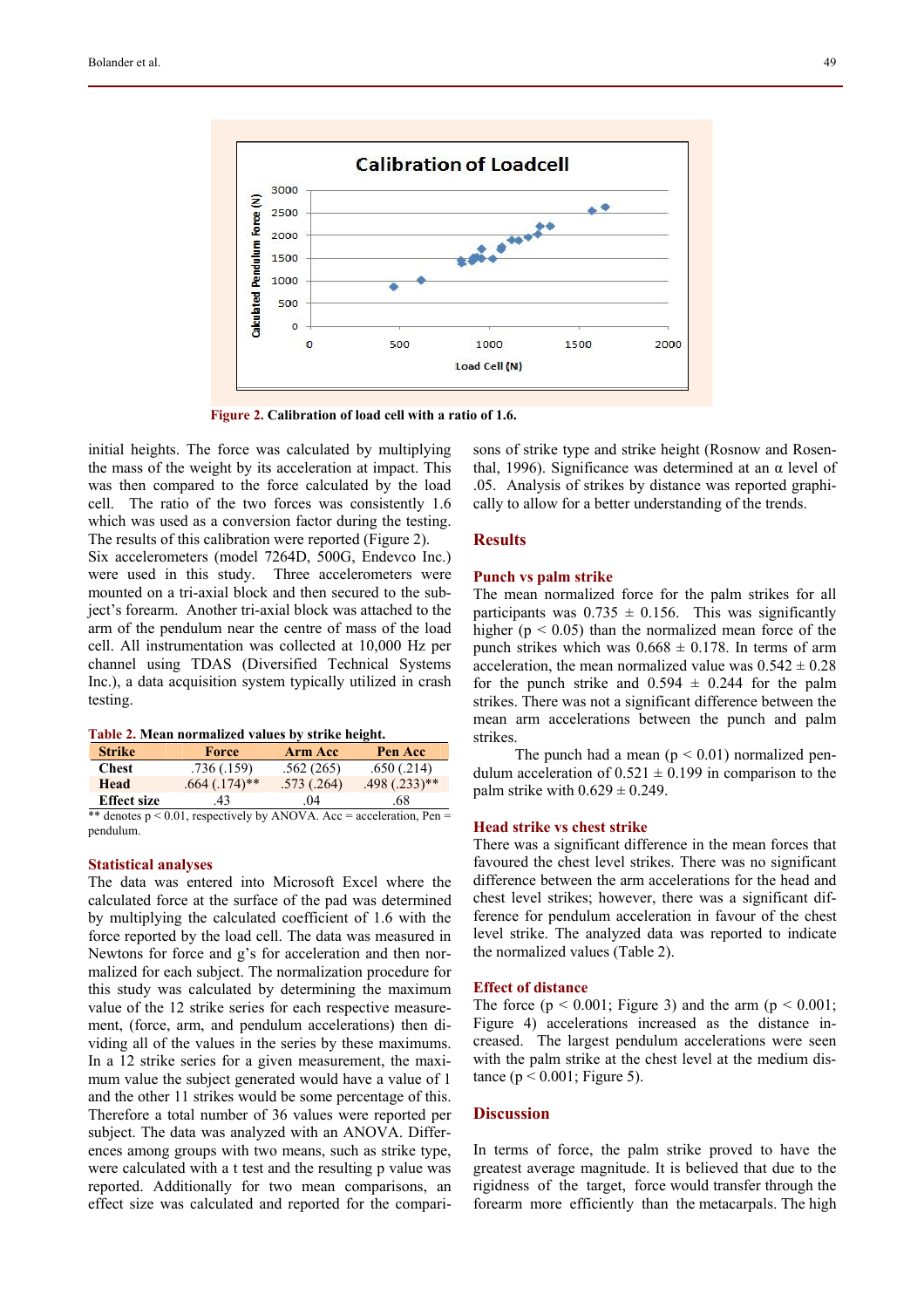

 **Figure 3. Analyses indicating difference in force at impact.** 

speed video collected showed that for all strikes, regardless of experience of the subjects, there was always at least a small moment occurring on the wrist. Therefore it could be argued that a palm strike would be a better way to transfer force to the target. In boxing the wrists are supported by large amounts of wrapping, taping, other external support, mitigating this effect. In the current study, it was concluded that, although the mean force was higher for the palm, there was not a significant difference in the arm acceleration at impact between the punch and palm strikes. When the pendulum accelerations were compared, the palm had a significantly greater response. Based on these results it seems that the palm strike is more effective at transmitting force to a target. It can be speculated, that the discrepancy in efficiency between a palm strike and a punch would be even larger for novice practitioners, whose wrists are not as rigid and not as well aligned as experienced practitioners.

Both of the strikes, up to and during impact, were fairly linear in lateral and overhead views. There was a rotation employed in the sagittal plane when the strike was recoiled, but it was not a concern for the current study because peak impact was the point of interest.

The results also show that the amount of force generated at impact decreased in the head level strikes in comparison to the chest strikes. One possible reason for this could be the inability of the body to generate as great of an effective mass in the head level strikes. Although values of effective mass were not calculated, it is worth noting that there was no significant difference in the arm accelerations between the strikes to the head and chest level while there was a significant difference between the pendulum accelerations. The results showed that the chest level strikes developed more post-impact acceleration than the head level. Another explanation for the lower pendulum accelerations in the strikes to the head level could be that the impact vector in the head level strikes might have a greater Y- axis component, thus a larger part of the energy transferred to the pendulum would transfer up the pendulum arm into the ceiling.

There were important results found when investigating the distance, and how it affected the overall force seen on the target. In every situation, the long distance strike was significantly greater than the short distance strike in terms of force. This was also evident for the arm and pendulum accelerations as well. Therefore our results



 **Figure 4. Analyses indicating differences in arm acceleration at impact.**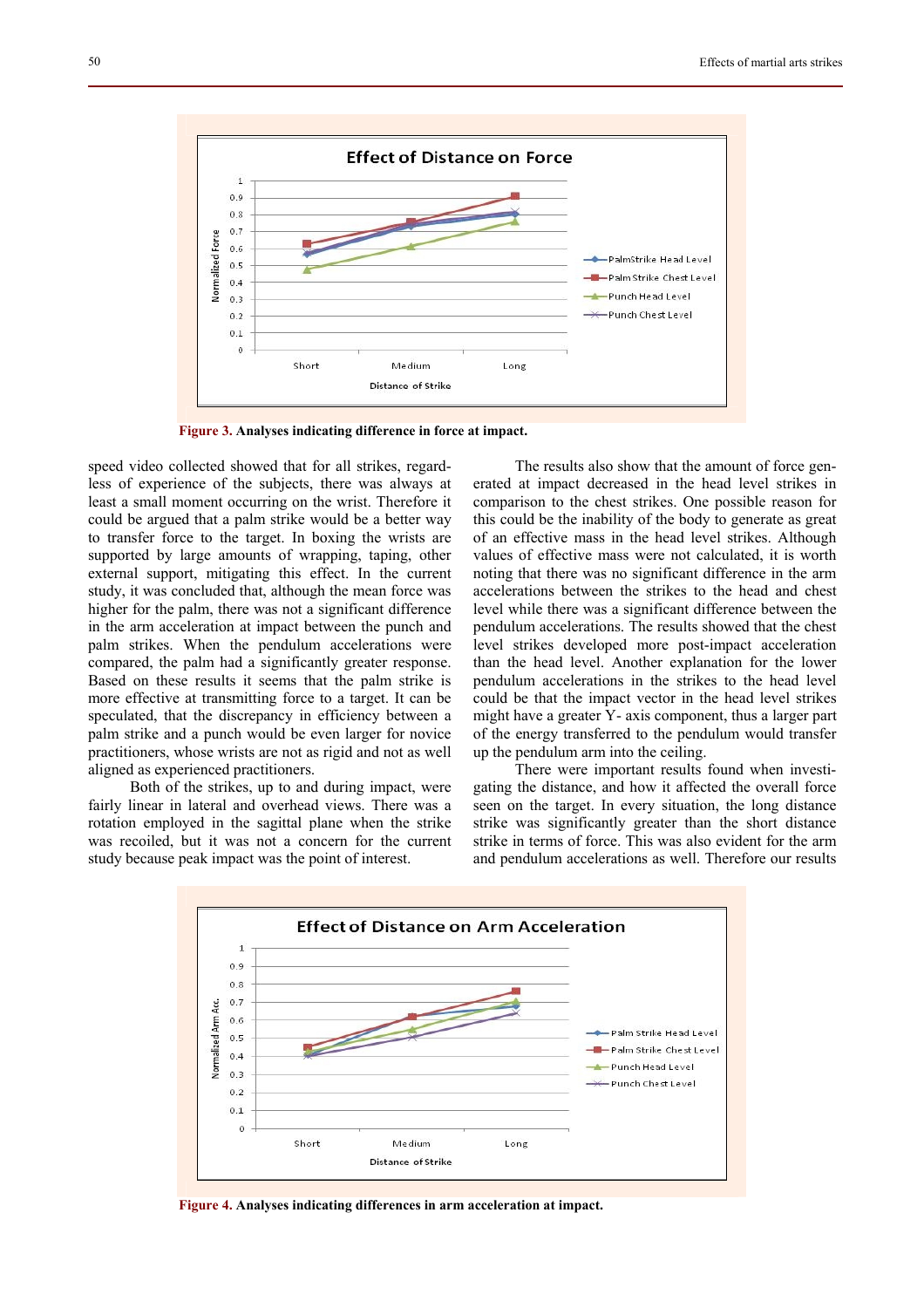

 **Figure 5. Analyses indicating the difference in pendulum acceleration at impact.** 

agree with (Gulledge and Dapena, 2007) and (Neto, 2007) with regards to an increase in force with an increase in distance. However, the middle distance strike was greater than the long distance strikes for the chest level palm strike with regards to pendulum acceleration. It is not certain if this was due to an acceleration or effective mass issue.

It should also be noted that if maximum force is to be applied, there has to be a maximum acceleration as well. Therefore the point of peak acceleration will be some percentage of maximum extension (Neto et al., 2007; Walker, 1975). This is why combative sport participants are taught that they must aim behind the target so that greater acceleration will be applied at time of impact.

In future studies, the effect of wrist deflection on production should be explored. It is hypothesized that as deflection increases, the output force will decrease. The study of masters from different schools but the same style should also be explored. By looking at a master's movement, it would be possible to identify key physical principles that can be employed to train athletes and other martial artists at a much faster rate and would decrease ambiguity that exists among the martial arts.

There are several limitations in this study. The first issue is that there were fewer females than males in the study. Although it is possible that this would have an effect on the results, the normalization procedure was able to minimize size and strength differences. Additionally males and females were not directly compared to each other. Another issue is that there was a large variation in the number of years practicing martial arts. This makes the sample less homogenous but allows for greater extrapolation to a larger population. The third issue is the subjects were not put under the type of stress of a real world life or death situation and therefore the motivation will be different when striking. But using these results one can practice the strikes that can be termed as the most effective, so that if a high stress situation occurs, the most effective techniques will be programmed.

## **Conclusion**

The results of this study have many applications for all populations that are interested in any sort of martial arts or self defence training. For coaches of combative sports, the results indicate the need of the teaching of proper technique along with proper strength and conditioning training. There will always be at least a small moment on the wrist, therefore the forearm musculature must be strong enough to resist this movement and allow the proper technique to be applied. Proper positioning of the body must be taught to the combative sports athlete so that they may generate the maximum acceleration at impact. Additionally for martial arts teachers, it would be important to teach novice practitioners the palm strike early in training so that they may have a better chance to defend themselves in a high stress situation, or if the student is inherently weak the palm strike and be an alternative to the punch to deliver a stronger impact. Because of its greater force production capabilities and momentum transfer, the palm strike to the chest or solar plexus would be ideal for maximizing impact force and therefore moving an opponent off balance, as well as attacking harder surfaces that would not be applicable for other strikes.

This research is also applicable to soldiers and law enforcement officers that are exposed to close quarters combat on a regular basis. As indicated before, an officer that trains the most effective attacks for long enough will develop an innate ability to generate these attacks automatically and efficiently when under the highest stresses.

#### **Acknowledgements**

We would like to thank the Moy Tung Ving Tsung School for volunteering for the study. A special thanks to Sifu Owen Matson and Segon Moy Tung. We would also like to thank the Wayne State University Bioengineering staff for their support.

## **References**

- Bartel, D.L., Davy, D.T. and Keaveny, T.M. (2006) *Orthopaedic Biomechanics.* Pearson Prentice Hall, Upper Saddle River.
- Blum, H. (1977) Physics and the art of kicking and punching*. American Journal of Physics* **45**, 61- 64.
- Gulledge, K.J. and Dapena, J. (2007) A comparison of the reverse and power punches in oriental martial arts. *Journal of Sports Sciences* **26**, 189-196.